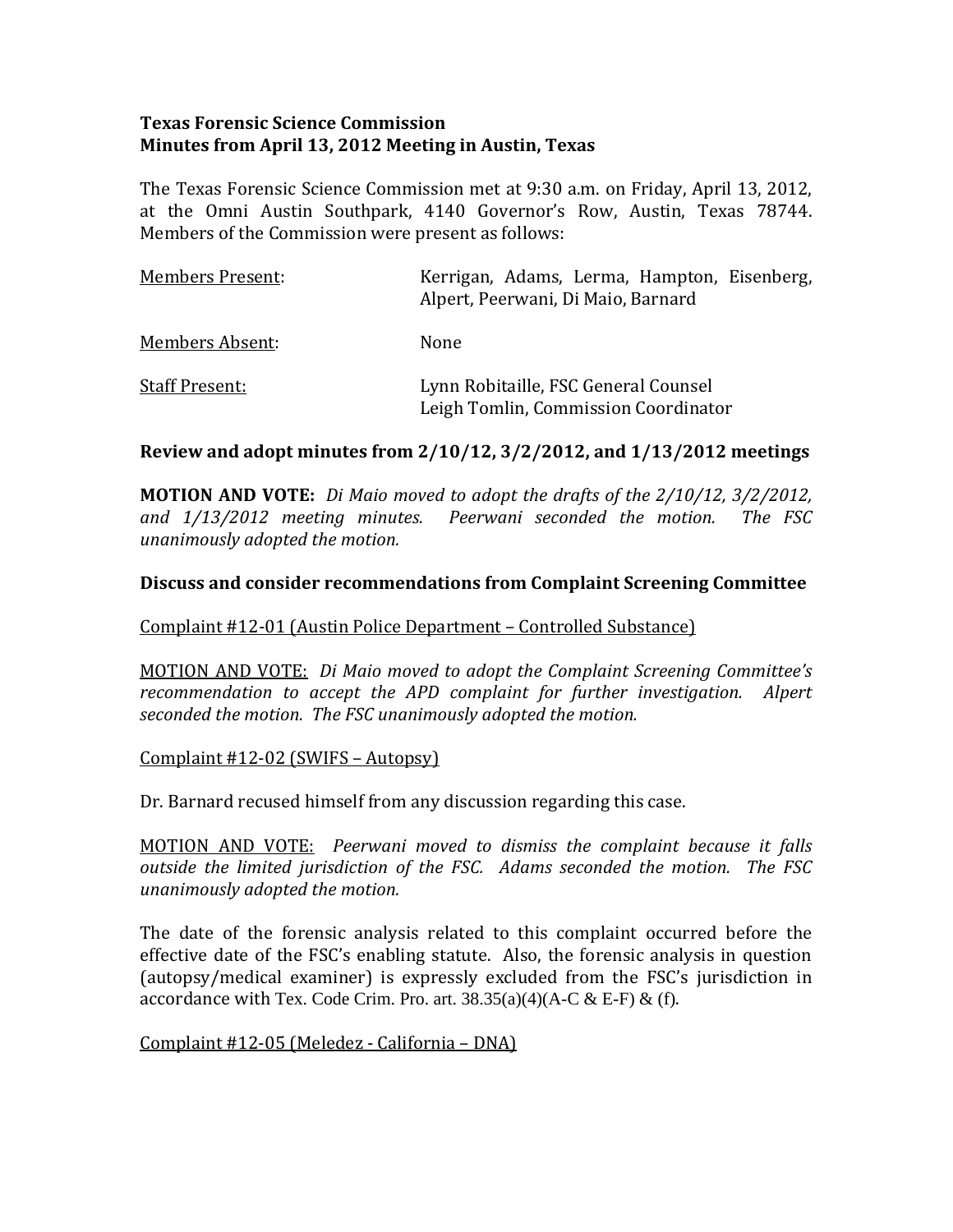MOTION AND VOTE: *Di Maio moved to dismiss the complaint because if falls outside the limited jurisdiction of the FSC. Eisenberg seconded the motion. The FSC unanimously dismissed the complaint.* 

The date of the original analysis in this case occurred before the effective date of the FSC's enabling statute. Though DNA analysis is within the FSC's jurisdiction, the testing was not performed by a DPS‐accredited lab and thus falls outside the FSC's limited jurisdiction. FSC members acknowledged that there could be pertinent evidence that needs to be tested in this case. The FSC will recommend that the National Innocence Project or other entities try to compel the return of the evidence. Eisenberg offered his lab to conduct any testing if the evidence is returned to Texas from California.

# Complaint #12‐03 (Tarrant Crime Laboratory Disclosure – Serology)

Dr. Peerwani recused himself from any discussion regarding this case.

MOTION AND VOTE: *Di Maio moved to accept the complaint for investigation and establish an investigative panel. Hampton seconded the motion. The FSC unanimously adopted the motion.* 

FSC members exchanged comments and feedback with Lab Director, Sue Howe, and other representatives from Tarrant County.

# **Establishment of Investigative Panels**

MOTION AND VOTE: *Di Maio moved to nominate Barnard, Alpert and Hampton to the Austin Police Department – Controlled Substance investigative panel. Adams seconded them motion. The FSC unanimously adopted the motion.* 

MOTION AND VOTE: *Di Maio moved to nominate Eisenberg, Lerma and Adams to the Tarrant County Laboratory Disclosure investigative panel. Alpert seconded the motion. The FSC unanimously adopted the motion.* 

Dr. Peerwani recused himself from the Tarrant County Laboratory Disclosure vote.

MOTION AND VOTE: *Di Maio moved to hold the Austin Police Department – Controlled Substance investigative panel meetings via teleconference for investigative purposes only. Adams seconded the motion. The FSC unanimously adopted the motion.*

# **Update on forensic development initiatives and FSC/TCJIU June conference**

Judge Hervey, Court of Criminal Appeals, addressed the FSC on collaborative plans for the upcoming June 2012 Forensic Science Seminar.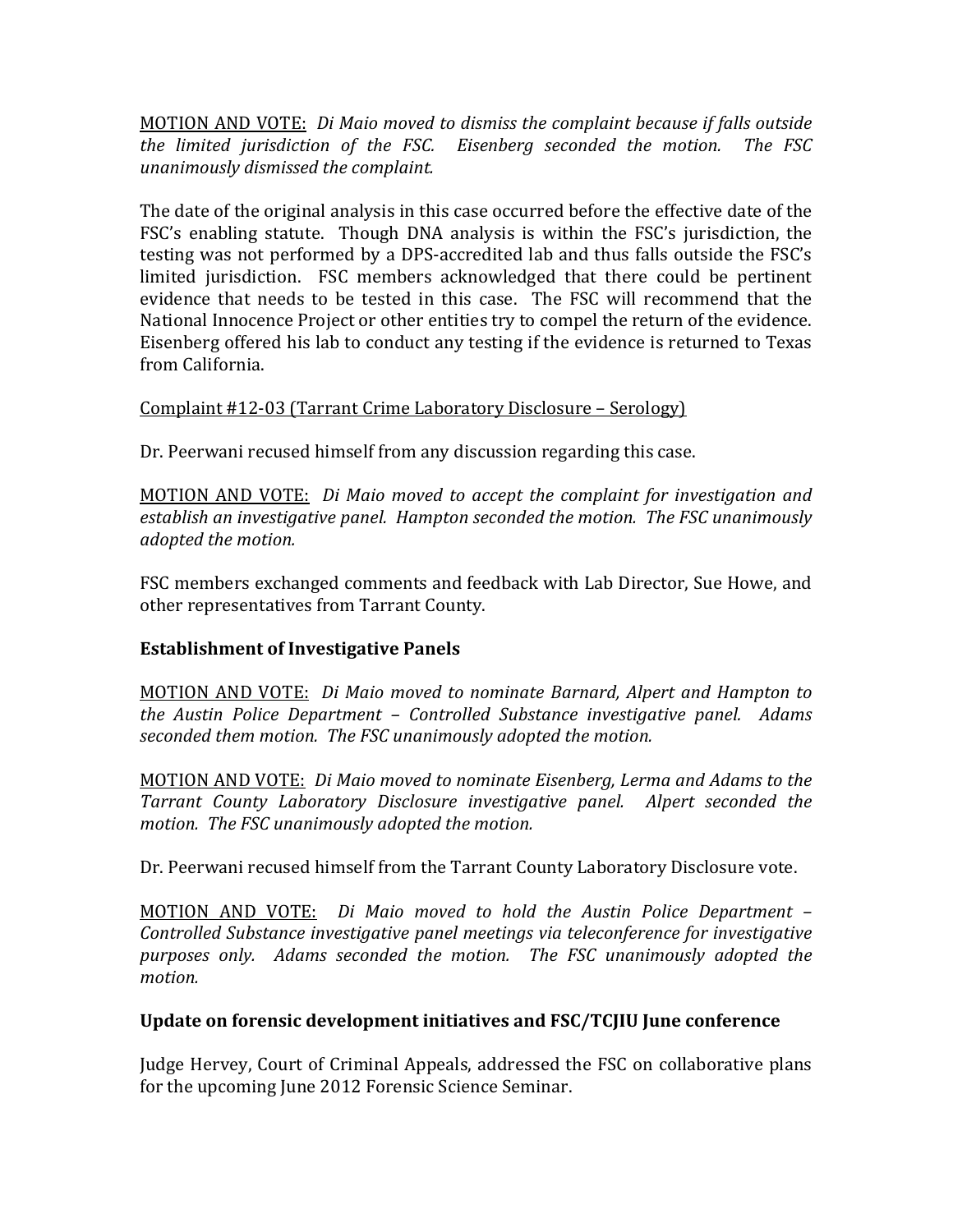### **Update on legislative issues**

Robitaille discussed plans to meet with any criminal forensic science stakeholders in the legislature prior to the next legislative session.

# **Office Administrative Update**

MOTION AND VOTE: *Di Maio moved to direct staff to use budget for remainder of office equipment and file storage needs. Peerwani seconded the motion. The FSC unanimously adopted the motion.* 

### **Discuss facts and rec ommendations in EPPD crime lab investigation**

MOTION AND VOTE: *Kerrigan moved to instruct Robitaille to draft a report for the El Paso Police Department Crime Lab Complaint for review and open discussion at the ext FSC quarterly meeting. Alpert seconded the motion. The FSC unanimously n dopted the motion. a*

### **Informational update on complaint previously dismissed by Commission due to lack of jurisdiction (Devening #1108)**

FSC members and Pat Johnson discussed the need for a neutral independent database outlining certified forensic examiner credentials, providing comments, etc.

### **Update on arson case review**

Ryan Brown from the Innocence Project of Texas provided a brief status update for the arson case inquiry. Brown has evaluated cases and their responses and identified 20‐30 cases in to which IPOT will further inquire. Brown reported IPOT expects to have a specific list of cases for which a scientific inquiry will be recommended at the FSC's July 2012 meeting.

### **TCFP Update**

# **Discuss possibility of obtaining agreements from DPSaccredited crime labs to permit ASCLDLAB to release relevant communications to the FSC**

DPS (Pat Johnson) explained that if DPS accredits the lab, any communication between ASCLD‐LAB and the lab, with only a few exceptions, also goes to DPS and everything DPS has is open record. 

# **Discuss draft of selfdisclosure guidelines for DPSaccredited crime laboratories**